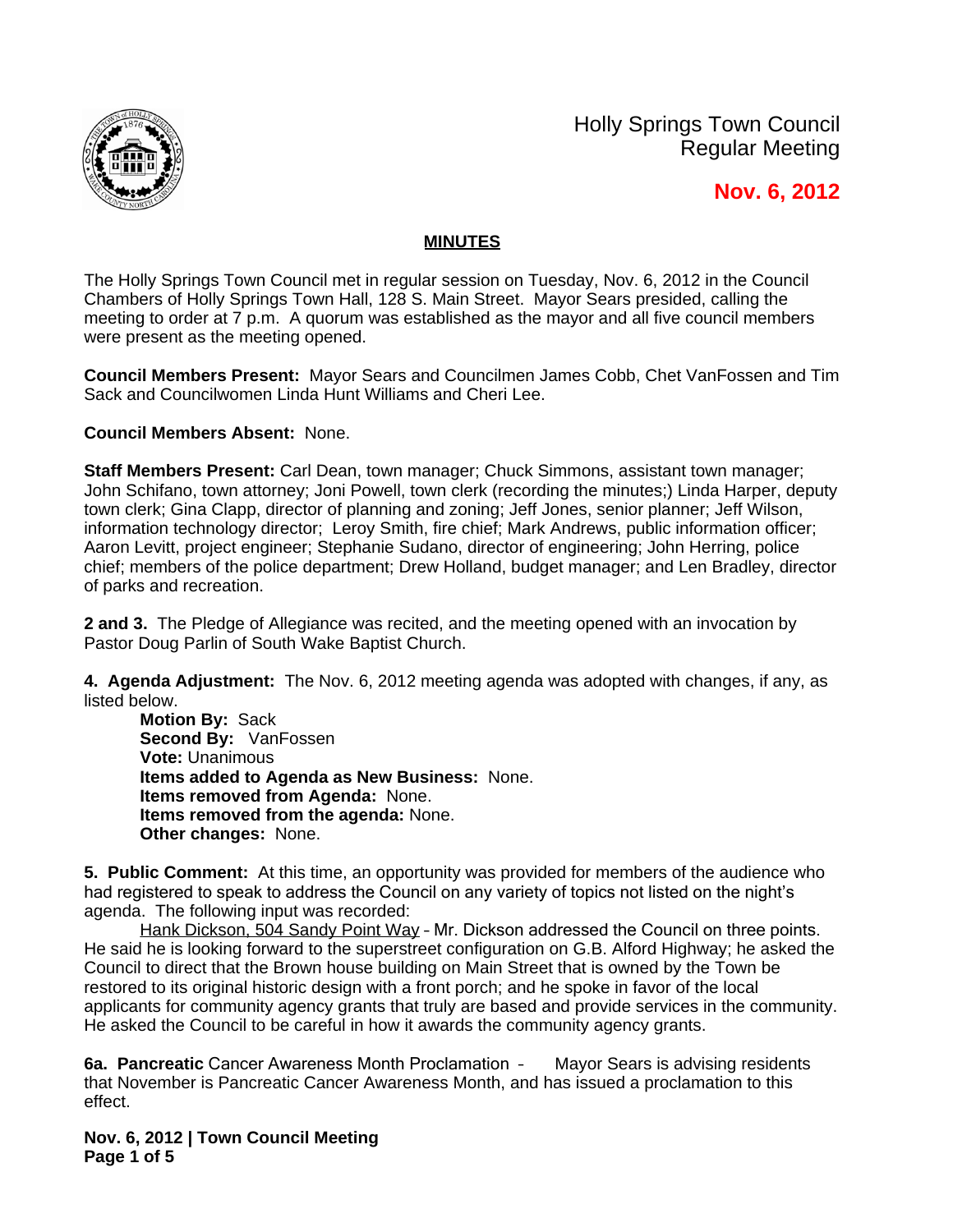Pancreatic cancer is the fourth leading cause of cancer deaths in the United States. An estimated 44,000 people will be diagnosed this year in the U.S. and about 37,600 will die from it. When the symptoms present themselves, it's usually too late for a positive diagnosis. There is no cure, and there has been no significant improvement in survival rates during the last 40 years.

Even so, pancreatic cancer does have its survivors. Mayor Sears would like to increase awareness of this illness and also celebrate with those who have survived this most deadly disease.

Residents can learn more about this disease and read survival stories at the network's Web site, www.pancan.org.

**Action:** No Action.

**6b. Farmers Market Chili Cook-off Winner** – Mr. Jones said that three professional and six amateur contestants entered this year's chili cook-off competition. Team "Be Prepared" with Chef Eddie Wilson of the Chef Academy was chosen by the panel of celebrity judges and announced as the professional winner.

Mr. Jones introduced the Farmers Market Coordinator. She said the event on Oct. 13 anchored another great season for the Holly Springs Farmers Market. Close to 3,000 chili samples were served up to more than 800 patrons at the Market, she said.

She presented Chef Wilson with an engraved plaque.

This is the third year the Town of Holly Springs has hosted the Chili Cook-Off at The Farmers Market in downtown, with the participation and attendance numbers growing each year. **Action:** No Action.

**7a. Holly** Springs Safe Traffic Communities Report– Chief Herring said the towns of Highlands, Holly Springs and Chapel Hill recently were named grand winners for the North Carolina Traffic Safe Communities for 2012 by the AAA Carolinas Foundation for Traffic Safety.

He introduced members of the police department's traffic enforcement arm.

Holly Springs claimed its first Traffic Safe Community award this year for communities with a population of 10,000-30,000. The town started a traffic unit to step up enforcement of DUI's, speeding, seat belt use, underage consumption of alcohol and school zone speed. Holly Springs also maintains a permanent child seat checking station to teach parents the proper way to install car seats.

**Action:** No Action.

**7b. Data Drive Approaches to Crime and Traffic Safety Report-** Mr. Herring gave a report on the data-driven approaches to crime and traffic safety (DDACTS) grant progress and provide information on a plan of action, given the results of the crime/traffic crash analysis.

Chief Herring introduced the department's crime analyst. She gave the Council an overview of historic data relating to crime and traffic safety. It was not surprising that higher levels of crime and traffic issues were reported in the commercial intersections and around the schools.

She explained that she then took the overview information and drilled down to more specifics and talked with officers about ways of alleviating problems.

**Action:** No Action.

**7c. Refinancing Loans and Bonds Savings Report** – Mr. Holland reported on the interest savings from the recent refinancing of installment finance loans and refunding of bond debt.

He said the Town is saving more than \$7.5 million over the next two decades by taking advantage of lower interest rates on loans and bonds for several capital improvement projects.

**Action:** No Action.

**7d. P.R.I.D.E**. Program Report – Chief Smith reported on how the P.R.I.D.E. program is going and how the program may have had a role in a recent fire on Douglas Street.

**Action:** No Action.

**Nov. 6, 2012 | Town Council Meeting Page 2 of 5**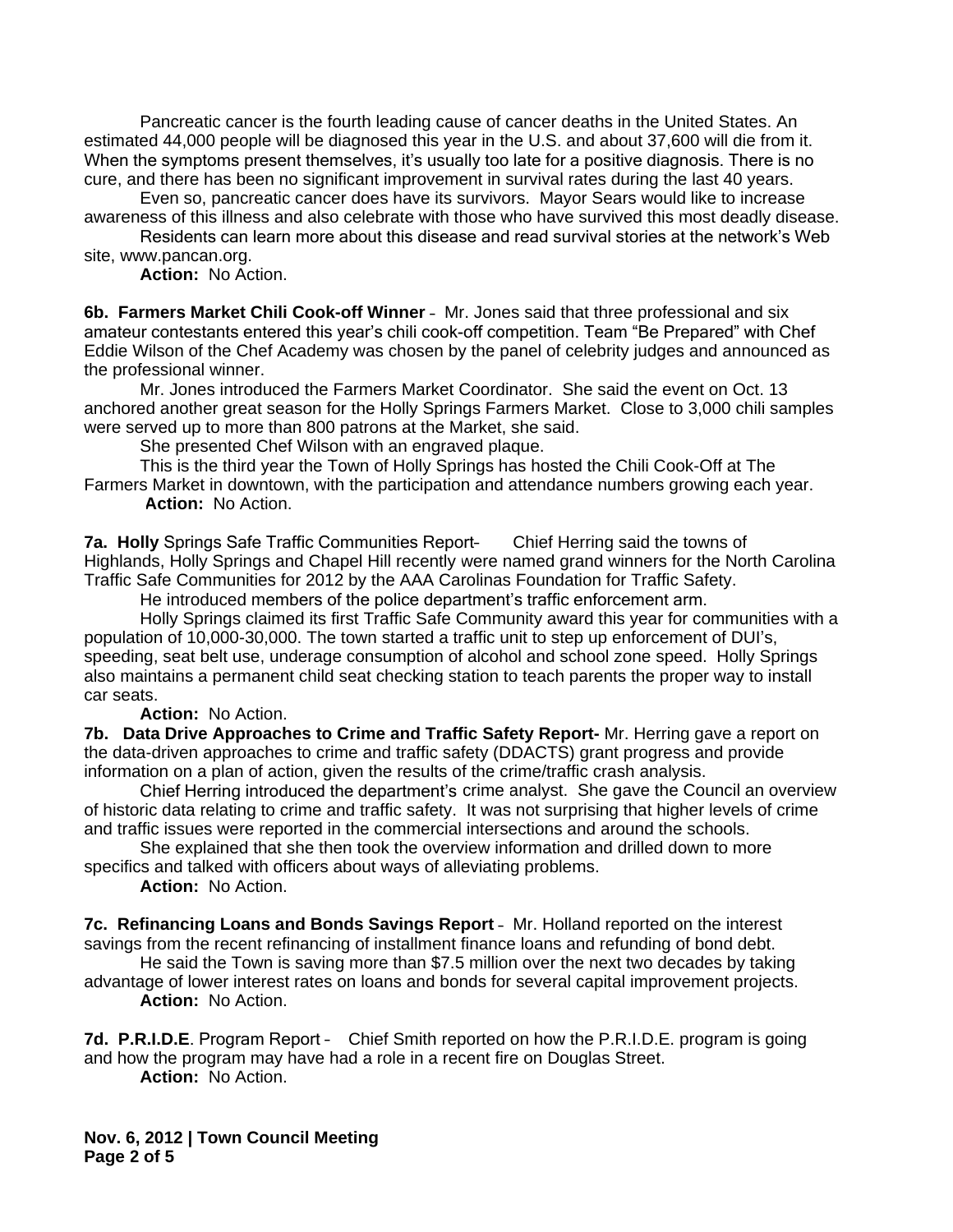**8. Consent Agenda:** The Council approved a motion to approve all items on the Consent Agenda. The motion carried following a motion by Councilman Sack, a second by Councilman Cobb and a unanimous vote. The following actions were affected:

8a. Minutes - The Council approved minutes of the Council's regular meeting held Oct. 16, 2012.

8b. Resolution 12-29 – The Council a dopted Resolution 12-29 adopting amendments to the Municipal Records Retention and Dispostion Schedule. *A copy of Resolution 12-29 is attached to these minutes.*

8c. Policy Statement P-015.1 - The Council adopted Policy Statement P-015.1, an amended multi-way stop sign policy. *A copy of Policy Statement P-015.1 is attached to these minutes.*

8d. Minor Subdivision UDO Waivers - The Council approved making findings of fact and granting waiver of UDO for minor subdivision on Rouse Road.*A copy of waiver findings of fact is attached to these minutes.*

8e. Budget Amendment, \$8,475 – The Council adopted amendment to the FY 2012-13 budget in the amount of \$8,475 to transfer funds from federal asset forfeiture funds to the drug enforcement line.*A copy of budget amendment is attached to these minutes.*

8f. Budget Amendment, \$46,450 and \$34,850 – The Council adopted amendments to the FY 2012-13 budget in the amounts of \$46,450 and \$34,850 to cover costs of loan refinancing and bond refunding.*A copy of budget amendments is attached to these minutes.*

8g. Ordinance 12-10 – The Council adopted Ordinance 12-09 enacting revisions to the Town's sewer use ordinance. *A copy of Ordinance 12-10 is attached to these minutes.*

8h. Resolution 12-30 – The Council adopted Resolution 12-30 declaring personal property surplus to the needs of the Town. *A copy of Resolution 12-30 is attached to these minutes.*

**9a. FY 2012-13 Agency Grants** – Councilman Cobb explained that the grant committee reviewed the fiscal year 2012-13 agency grants received from civic groups that submitted applications for funding from this year's grant program. Application packets were distributed to all groups who had requested them in 2011.

The Council has received a total of 14 applications requesting \$24,000 in funding. There is \$15,000 available in that line item, so he and Councilwoman reviewed the applications and made recommendations on how best to allocate the funds available.

Councilman Sack said he would prefer to increase the community band's allotment to the full \$2,000 requested rather than the \$1,500 recommended by the committee. He suggested that the \$500 come from Southern Wake Academy, which gets nearly a million dollars from other sources.

| <b>Agency</b>                      | <b>Awarded</b> |
|------------------------------------|----------------|
| Holly Springs Women's Club         | 500<br>\$      |
| F-V Emergency Food Pantry          | \$500          |
| Holly Springs Community Band       | \$2,000        |
| Holly Springs Rotary Club          | \$1,500        |
| <b>HS High School PTSA</b>         | \$2,000        |
| Golden Hawks Club, Inc.            | \$2,000        |
| <b>HS High School Cheerleading</b> | 500<br>\$      |
| Southern Wake Academy              | \$<br>0        |
|                                    |                |

**Action:** The Council approved a motion to award community agency grants to the follo wing: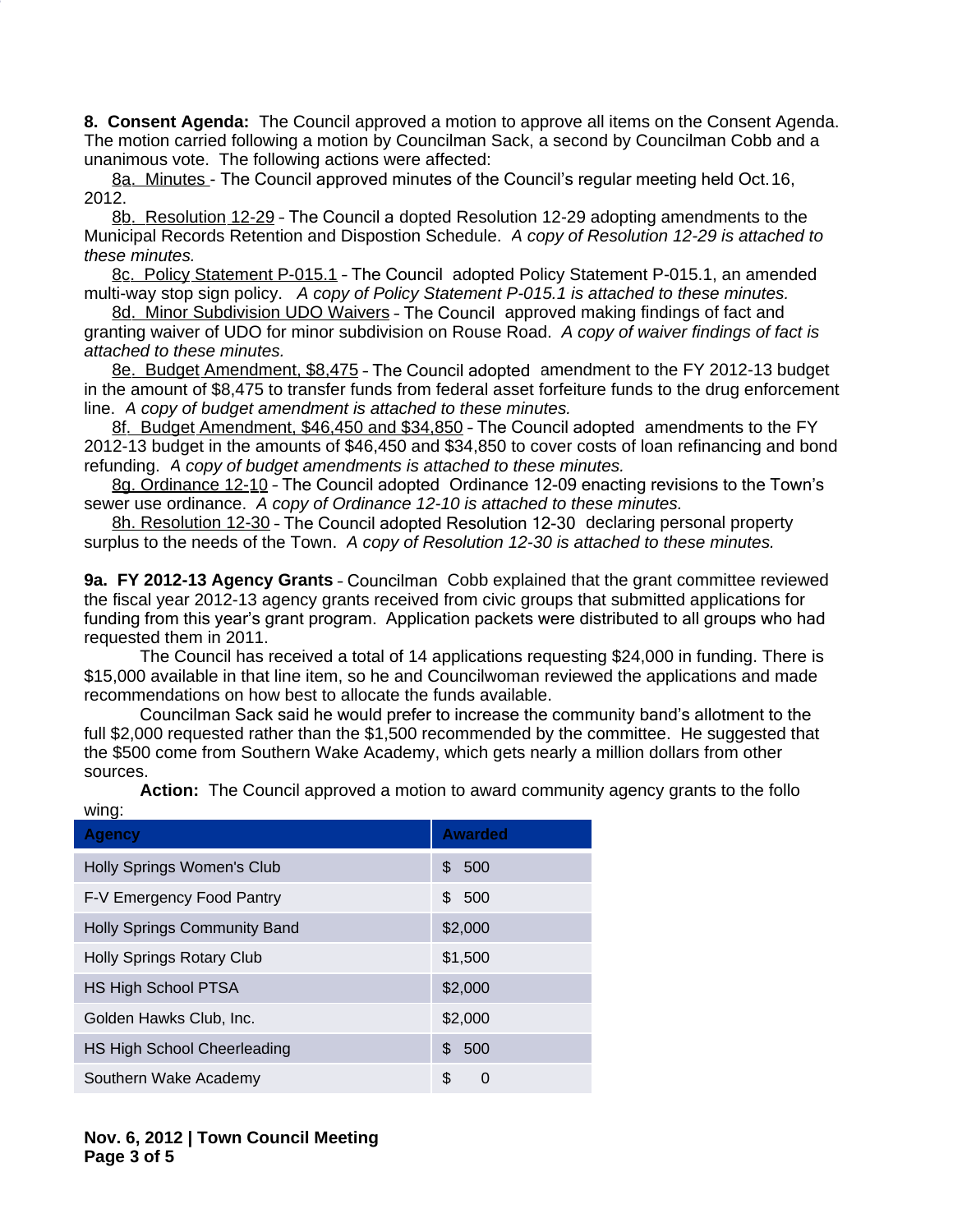| African American Cultural Festival  |       | S<br>0     |
|-------------------------------------|-------|------------|
| Holly Springs Food Cupboard         |       | \$2,500    |
| <b>Kraft Family YMCA</b>            |       | 500<br>\$. |
| <b>Holly Grove Elementary ESPTA</b> |       | \$2,000    |
| Interact of Wake County             |       | 500<br>\$. |
| <b>Holly Springs Arts Council</b>   |       | 500<br>SS. |
|                                     | TOTAL | \$15,000   |

**Motion By:** Sack **Second By:** Williams **Vote:** Unanimous

**9b. Playground Grant** – Mr. Bradley said this request is for approval of a budget amendment in the amount of \$375,000 for playground equipment, installation and play surface at Jones Park as well as new playground equipment and installation at Womble Park. He said through the assistance of the "Play is Natural" 50% matching grant from Game Time, the department will receive all equipment at a large discount.

**Action:** The Council approved a motion to approve the purchase of playground equipment and to adopt budget amendments in the amount of \$375,000.

**Motion By:** VanFossen **Second By:** Cobb **Vote:** Unanimous *A copy of budget amendments are attached to these minutes.*

## **10. Other Business:** None.

**11**. Manager's Report: None.

**12. Closed Session:** The Council approved a motion to enter Closed Session, pursuant to General Statute 143-318.11(a)(5) and (a)(4) to discuss negotiations of real estate acquisition and a matter of the tolling agreement with the Towns of Cary, Apex, and Morrisville regarding the Western Wake Partnership.

**Motion By:** Cobb **Second By:** Sack **Vote:** Unanimous

General Account of Closed Session – Nov. 6, 2012

In general, the town manager and town attorney discussed with the Council a matter of negotiations of real estate acquisition.

The Council provided the town manager and town attorney with directions on how to proceed. No action was made in closed session.

The Council approved a motion to return to open session. The motion was made by Councilman Sack and seconded by Councilman Cobb, and the vote was unanimous.

## *-- End of General Account*

**13. Adjournment:** There being no further business for the evening, the Nov. 6, 2012 meeting of the Holly Springs Town Council was adjourned following a motion by Councilman Sack, a second by Councilman Cobb and a unanimous vote.

Respectfully Submitted on Tuesday, Dec. 4, 2012.

**Nov. 6, 2012 | Town Council Meeting Page 4 of 5**